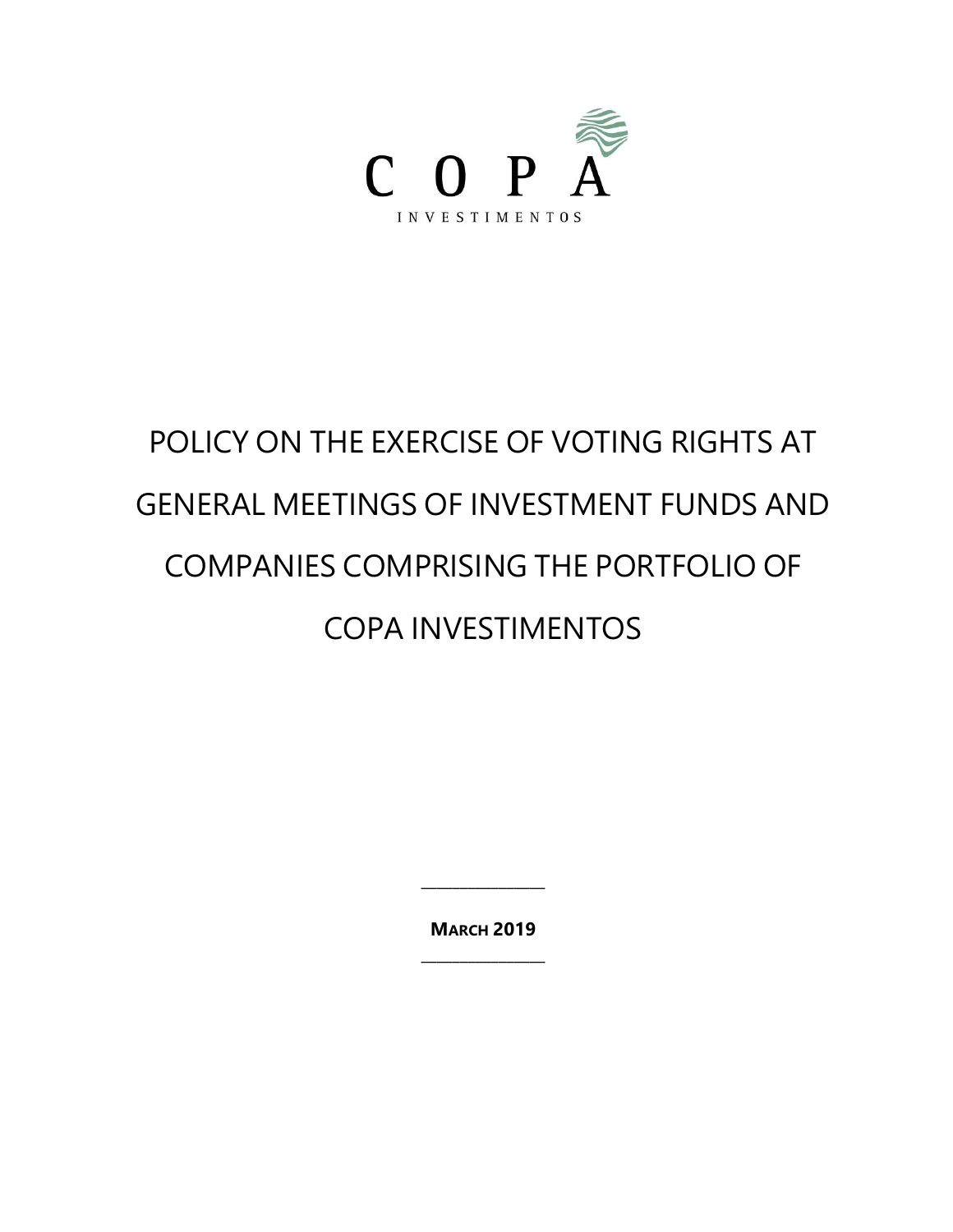

#### **1. PURPOSE**

The purpose of this Voting Rights Policy ("Policy") is to establish the requirements and principles that will guide Copa Investimentos in connection with exercising voting rights at general meetings in its capacity as representative of the investment funds whose assets are managed by it.

This Policy does not apply to investment funds (i) that have exclusive or restricted target investors, provided that the general meeting thereof approves the inclusion in the fund by-laws of wording in the sense that the fund does not adopts a voting policy; (ii) that invest in financial assets whose issuers are based outside Brazil; and (iii) that invest in Brazilian Depositary Receipts (BDR).

## **2. GENERAL PRINCIPLES**

Copa Investimentos shall exercise voting rights at general meetings in the capacity of representative of the investment funds whose assets are managed by it, based on the loyalty in relation to the interests of the quotaholders and funds, employing in the defense of the rights of quotaholders all care and diligence required by the circumstances.

In this sense, when voting at general meetings representing funds whose assets are managed by it, the Copa Investimentos shall cast an affirmative vote for resolutions that in its view provide the appreciation of the assets comprising the portfolios of the funds.

## **3. PROCEDURES RELATING TO POTENTIAL CONFLICTS OF INTERESTS**

The activities of Copa Investimentos are based on transparency with clients, ethics, compliance with laws and separation between commercial and trading activities, in order to prevent potential conflicts of interests. Should there be a potential conflict of interests, Copa Investimentos shall refrain from exercising voting rights at the meetings of the companies that shall have issued the assets held by the funds.

Exceptionally, Copa Investimentos may exercise voting rights in a situation of potential conflict of interests, if it provides quotaholders with the contents and a summary justification of the vote to be cast.

#### **4. VOTE DECISION PROCESS**

The portfolio management area, under the responsibility of Mr. Fernando Ribeiro Fortes Abucham, controls and executes this Policy and coordinates the decision-making, registration and formalization of the vote exercise rights on behalf of investment funds.

## **5. MANDATORY MATTERS**

The following matters require the compulsory vote of Copa Investimentos on behalf of investment funds whose portfolios are managed by it.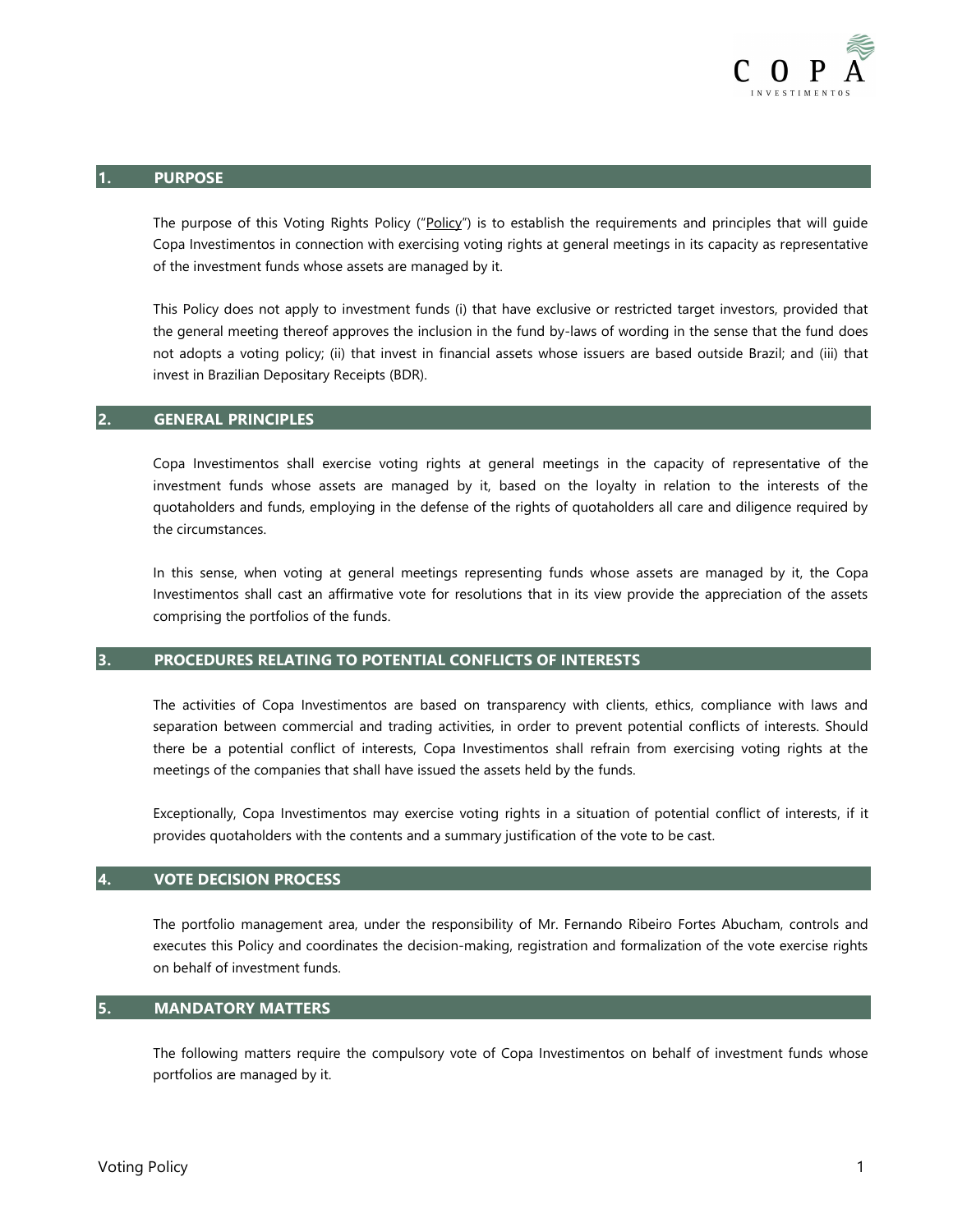

- **1.** In relation to stock, the rights thereof and splits:
	- **a.** Election of minority shareholders for the Board of Directors, if applicable;
	- **b.** Approval of option plans to compensate the management of the company, if it includes call options "in the price" (the option's strike price is lower than the underlying share's, considering the date on which the meeting is called);
	- **c.** Acquisition, merger, spin-off, changes in control, corporate restructuring, changes or conversion of shares and other changes in the by-laws that may, in the understanding of the manager, have a material effect on the value of the asset held by the investment fund;
	- **d.** Other matters that result in differential treatment.
- **2.** In relation to fixed or mixed income assets:
	- **a.** Changes on payment periods or conditions, security, acceleration, early redemption, repurchase or compensation originally agreed for the transaction.
- **3.** In relation to investment fund quotas:
	- **a.** Modifications of the investment policy resulting in a change to the category of the fund in accordance with the rules of the CVM or ANBIMA;
	- **b.** Change in the fund manager or portfolio manager, provided that they are not members of the same financial conglomerate or group;
	- **c.** Increase in the management fee or creation or entry and/or exit fees;
	- **d.** Changes in the redemption conditions resulting in an increase in the exit period;
	- **e.** Merger, spin-off, acquisition resulting in a change to the conditions specified in the preceding items;
	- **f.** Winding-up of the investment fund;
	- **g.** General meeting of quotaholders caused by the closing of the fund due to redemption requests that are inconsistent with the liquidity of the assets under section 16 of CVM Instruction 409.

## **6. NON-MANDATORY MATTERS**

Without prejudice to the exercise of voting rights in relation to Mandatory Matters, Copa Investimentos may attend the general meetings of the issuers and exercise its voting rights in relation to other matters that are in its view in the interests of the funds and quotaholders.

## **7. EXCEPTION TO THE EXERCISE OF VOTING RIGHT**

Vote shall not be exercised in the following events:

- (a) Situation of conflict of interests between the Parties involved in the provision of management services, such as custodian, portfolio manager and fund manager;
- (b) Insufficient information provided by the company;